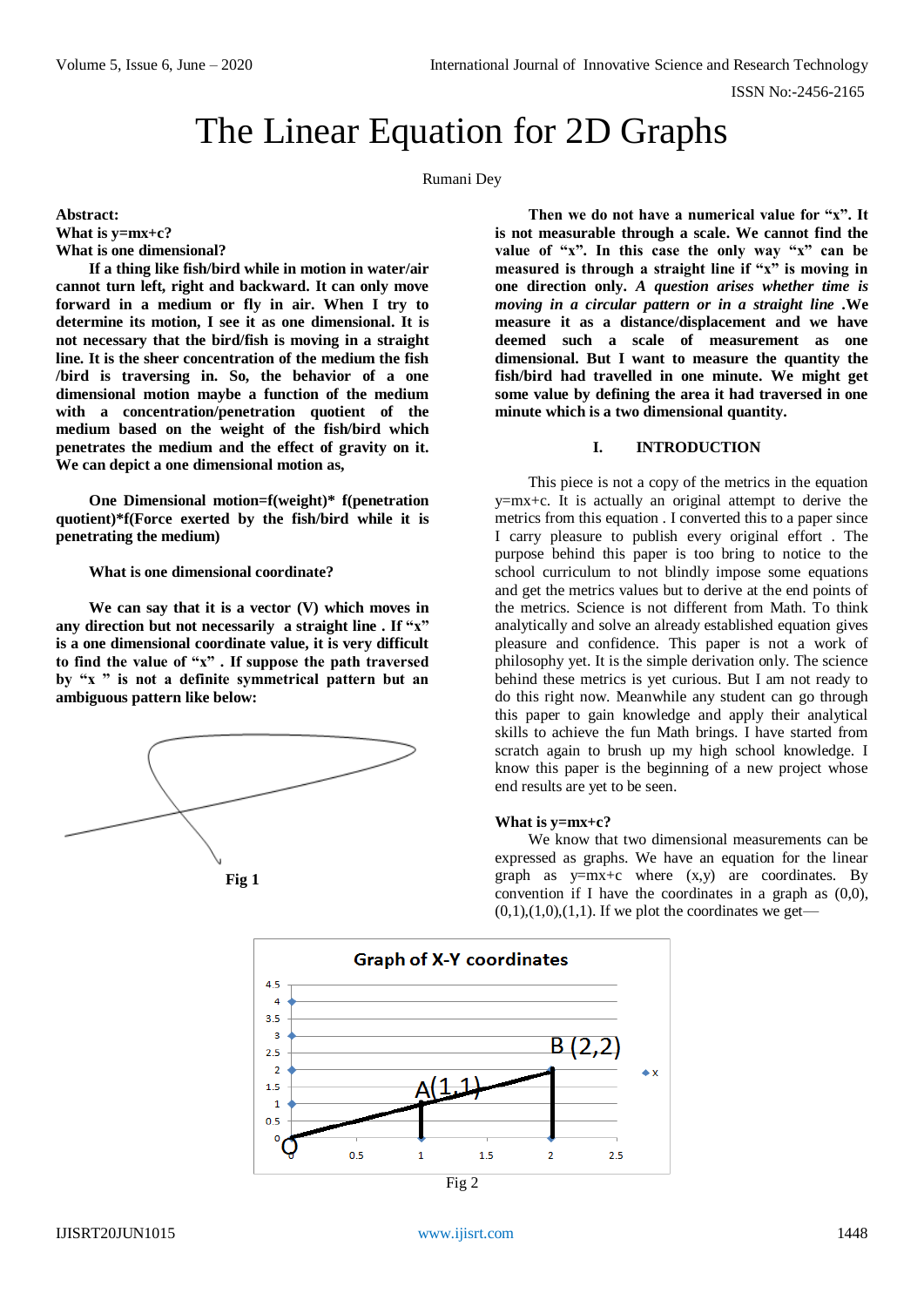ISSN No:-2456-2165

As per y=mx+c,  $(0,0) \rightarrow 0=m.0 +c \rightarrow c=0$  $(0,1) \rightarrow 1$ =m.0+c $\rightarrow$ c=1  $(1,0) \rightarrow 0$ =m.1+c $\rightarrow$ c=-m  $(1,1) \rightarrow 1$ =m.1+c $\rightarrow$ c=1-m

So, the constant "c" is changing as per the coordinates. OA is (0,0) and (1,1) So, y=mx+c gives **c=0** for  $(x,y)=(0,0)$  $\rightarrow c=1-m \rightarrow 0=1-m \rightarrow m=1$ So,  $y=x+0 \rightarrow y=x$ 

OB is (0,0) and (2,2) So, y=mx+c gives **c=0** for  $(x,y)=(0,0)$  $\rightarrow$ 2=2m+c $\rightarrow$ 2=2m+0 $\rightarrow$ m=1 Hence  $y=1x+0=x$ 

AB is (1,1) and (2,2)  $y=m+c$  = 1=m+c------(Eq1)  $y=2m+c-2=2m+c---(Eq2)$ Solving both the equations we get,  $m=1-c$  from Eq1 Putting the values of "m" in Eq2, we get  $2=2(1-c)+c$   $\rightarrow$   $c=0$  $m=1-c \rightarrow \text{of } m=1-0=1$ 

So in this graph for all coordinates the value of m=1 and  $c=0$  which makes  $y=x$ .

This is the derivation of  $y=mx+c$  and proof that its correct. But what metrics or measurements do "m" and "c" denote. Lets try this too.

Let's take a value wherein "x" is not equal to "y"  $y=mx+c$  for  $(1,5)$  and  $(-1,4)$ . Lets see what the graph brings:



We have joined the points B and A. Lets solve  $y=mx+c$ ,  $(1,5) \rightarrow 5=m+c$ -----------(Eq1)  $(-1,4) \rightarrow 4$ =-m+c-------- $(Eq2)$ Solving the above equations we get, Adding Eq1 and Eq2, we get  $9=2c \rightarrow c=4.5$ m=c-4 from Eq2,  $\rightarrow$  m=4.5-4=0.5

This proves something,  $y=mx+c$  does have some significance on the graphs:



Fig 4:- Magnified version of Fig 3